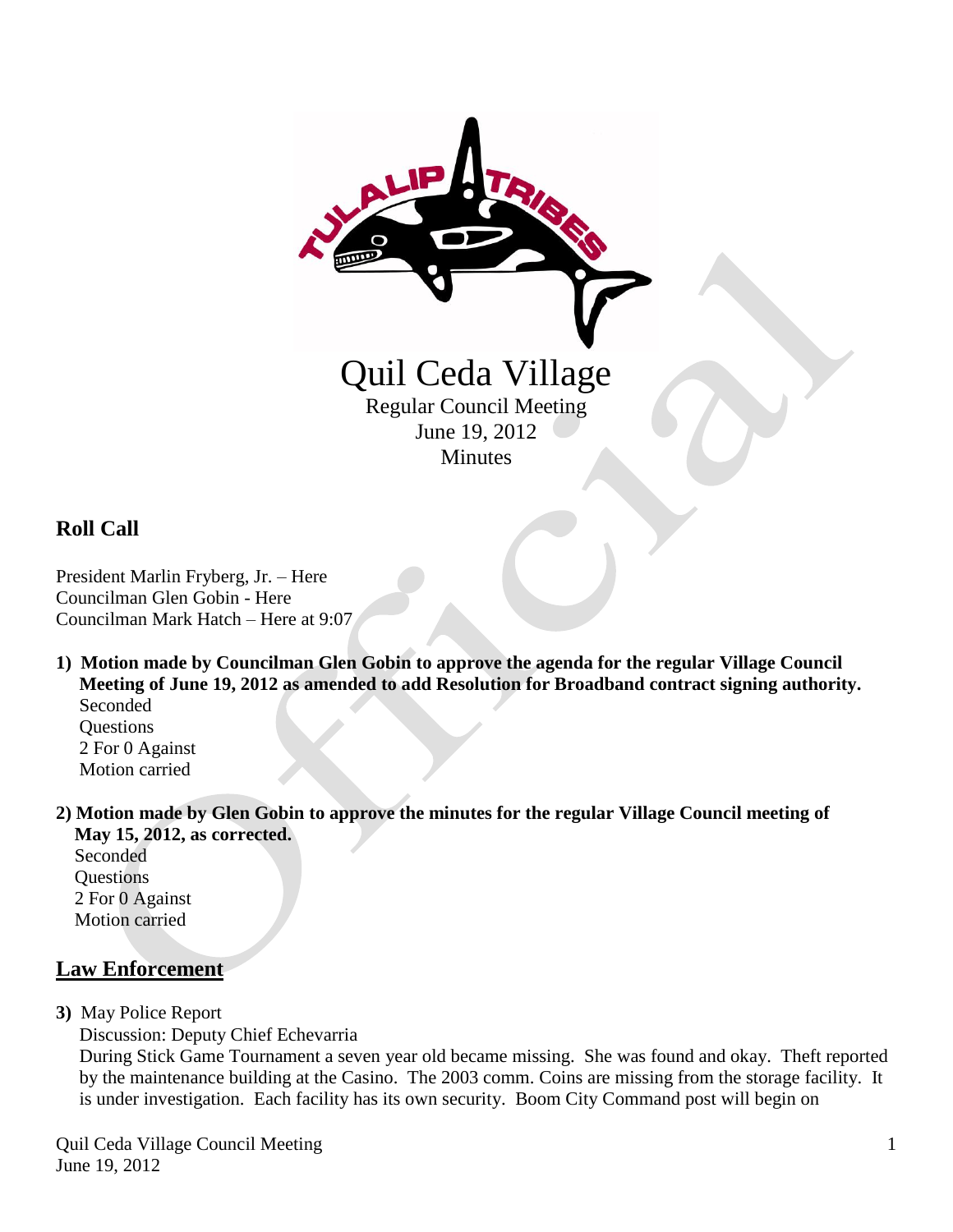Thursday. Law Enforcement pays for this. It should be the responsibility of Boom City as well as all events that happen within the Village.

**Closed 9:30 a.m. Open 9:47 a.m.** 

# **Out of State Travel**

**4)** Report Attached FYI

## **Finance**

- **5)** May Month End Budget Reports FYI
- **6**) **Motion made by Glen Gobin to approve Resolution No 2012-009 allowing Village to fund a contract with Frank Miller for Forensic Audit Services with funding to come from prior year unspent funds.** Seconded

 Questions: This is ongoing forensic audit for the Liquor Store. The cost is estimated to be \$16,000. Is this contract with Frank Miller or Draughon & Draughon. Frank Miller is a partner in the company and will be doing the work.

 3 For 0 Against Motion carried

**7) Motion made by Glen Gobin to approve Resolution No 2012-010 allowing the Village to fund the liquor distributor required deposits in the amount of \$125,000 to come from prior year unspent hard dollar funds within Quil Ceda Village.**

Seconded Questions: The liquor distributors are requiring a \$30,000 deposit. 3 for 0 Against Motion carried

## **Administration**

**8**) Resolution No. 2012-011 opposing the proposed rail terminal project in Whatcom County and requesting the principal agencies reviewing the Environmental Impact Statement (EIS) for said project, including Whatcom County, Washington Department of Ecology and the US Corps of Engineers, include impacts along the train route for freight moving to the proposed terminal in scoping document for the EIS.

**NO ACTION TAKEN ON THE RESOLUTION**

- **9) Motion made by Glen Gobin to approve Resolution No. 2012-012 authorizing the Council President to delegate the Tulalip Broadband Co- Director Richard Brown the authority to sign those Cable Television contract and/or service agreement subject to the following:**
	- **1) Less than \$50,000 annually**